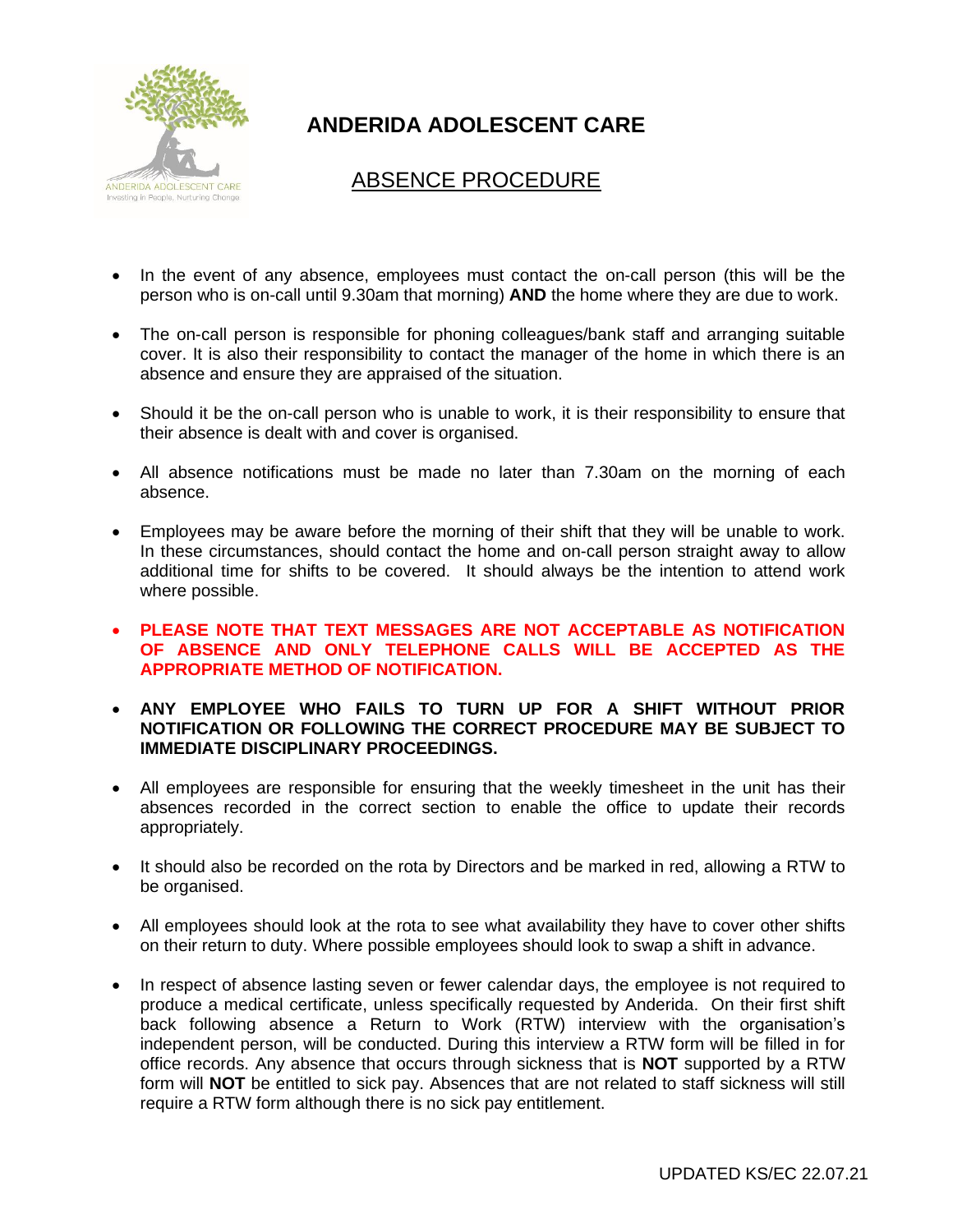- In respect of absences lasting more than seven calendar days, the employee must, on the eighth calendar day of absence, provide Anderida with a medical certificate stating the reason for absence and thereafter provide a certificate each week to cover any subsequent period of absence. Anderida reserves the right to ask the employee at any stage of absence to produce a medical certificate and/or undergo a medical examination.
- Extended or frequent periods of absence/sickness can have a detrimental effect on both the organisation and the clients in our care, therefore should a manager have any concerns regarding an employee's ability/fitness to return to work they:
	- may request the employee's permission to contact their GP
	- do a welfare risk assessment during supervision
	- do a condition specific risk assessment.

Extended or repeated absence accompanied by failure to grant permission may lead to disciplinary action being taken.

• If you have been prescribed or are taking any new medication due to the absence/sickness, it is your duty to make your supervisor, line manager or the most appropriate person in the organisation aware.

### **MONITORING OF ABSENCE**

We have a traffic light system to record absences from work and they will take the following format over a 12-month period (sickness periods will run from April to March):

**Gold No absences during this period**

#### **Red 1 absence or more during this period (Stop and notice)**

**Amber 2 absences during this period (We will check in with you, just to see if we can offer help and ensure you are ok)**

**Green 3 absences during this period (Go, fact finding and assistance is needed to support you and together, see what can be done to ensure you are ok and what help you need to avoid further sickness or aid you in staying at work or to support an illness)**

Any member of staff who reaches a **Green** stage during each period will automatically be requested to attend a meeting to discuss their continued absence. Should a staff member have a double **Green** during the period there will be a further meeting which will be held with one of the directors and the homes manager and address any issues that may be contributing to the situation, together with identifying ways the organisation can help or support the member of staff in any way to try and alleviate it. In some circumstances where there are concerns about underlying reasons for absence a meeting may be called in advance of reaching **Green**. Following the meeting the staff members supervisor will support them to revise their health and well-being risk assessment.

People who manage to remain on **Gold** status throughout the year will have this recognised at their appraisal and be awarded Kudos points!